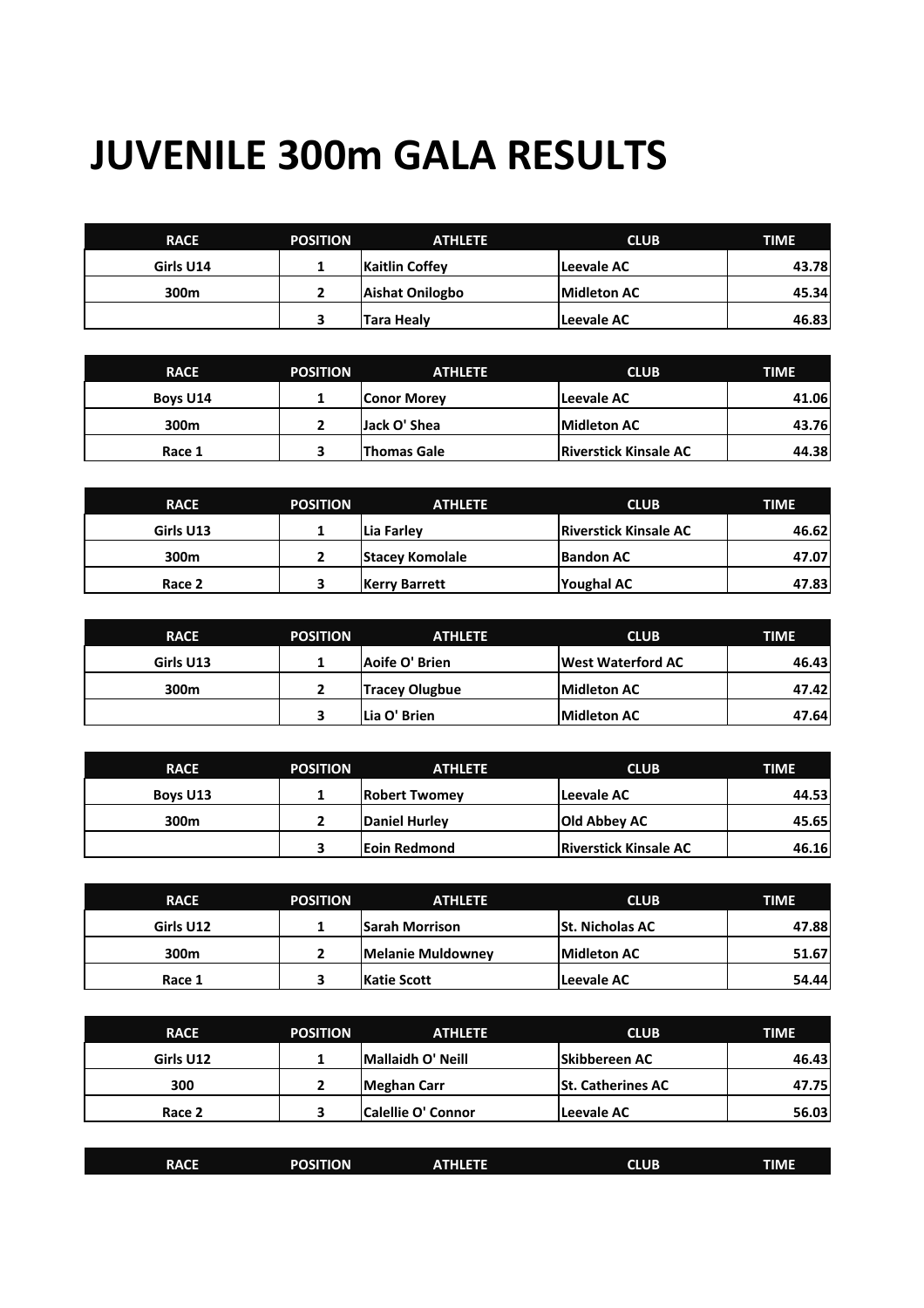| Boys U12 | Jack Geaney            | <b>Gneeveguilla AC</b>   | 49.53 |
|----------|------------------------|--------------------------|-------|
| 300m     | <b>Oisin O Riordan</b> | <b>West Waterford AC</b> | 49.87 |
| Race 1   | <b>ISean O Riordan</b> | <b>Midleton AC</b>       | 50.37 |

| <b>RACE</b> | <b>POSITION</b> | <b>ATHLETE</b>        | <b>CLUB</b>         | <b>TIME</b> |
|-------------|-----------------|-----------------------|---------------------|-------------|
| Boys U12    |                 | <b>Nathan Creimin</b> | <b>St. Marys AC</b> | 45.48       |
| 300m        |                 | John O' Flynn         | North Cork AC       | 48.17       |
| Race 2      |                 | <b>Matthew Amoo</b>   | Midleton AC         | 49.3        |

| <b>RACE</b>      | <b>POSITION</b> | <b>ATHLETE</b>     | <b>CLUB</b>        | <b>TIME</b> |
|------------------|-----------------|--------------------|--------------------|-------------|
| Girl U11         |                 | Maeye O' Neill     | Dohoney's AC       | 29.36       |
| 200 <sub>m</sub> |                 | Queen Tanimowo     | <b>Midelton AC</b> | 30.42       |
|                  |                 | <b>IElla Scott</b> | Leevale AC         | 31.9        |

| <b>RACE</b>      | <b>POSITION</b> | <b>ATHLETE</b>         | <b>CLUB</b>                  | <b>TIME</b> |
|------------------|-----------------|------------------------|------------------------------|-------------|
| Boys U11         |                 | lSean Condon           | Leevale AC                   | 29.59       |
| 200 <sub>m</sub> |                 | <b>Callum Mc Court</b> | <b>Bandon AC</b>             | 30.4        |
|                  |                 | Jack O' Neill          | <b>Riverstick Kinsale AC</b> | 31.75       |

| <b>RACE</b>      | <b>POSITION</b> | <b>ATHLETE</b>      | <b>CLUB</b>                  | <b>TIME</b> |
|------------------|-----------------|---------------------|------------------------------|-------------|
| Girls U10        |                 | Eimear Gallin       | <b>St. Marys AC</b>          | 32.25       |
| 200 <sub>m</sub> |                 | <b>Emer Conroy</b>  | Dooneen AC                   | 32.52       |
| Race 1           |                 | <b>Katie Farley</b> | <b>Riverstick Kinsale AC</b> | 33.63       |

| <b>RACE</b>      | <b>POSITION</b> | <b>ATHLETE</b>         | <b>CLUB</b>                   | <b>TIME</b> |
|------------------|-----------------|------------------------|-------------------------------|-------------|
| Girls U10        |                 | Grace Looney           | Youghal AC                    | 31.89       |
| 200 <sub>m</sub> |                 | Ava McKeon             | <b>Ballinsloe District AC</b> | 32.74       |
| Race 2           |                 | <b>Issy Mc Sweeney</b> | Blarney AC                    | 34.6        |

| <b>RACE</b>      | <b>POSITION</b> | <b>ATHLETE</b>      | <b>CLUB</b>                  | <b>TIME</b> |
|------------------|-----------------|---------------------|------------------------------|-------------|
| Boys U10         |                 | <b>Sean Carmody</b> | Belgooley                    | 30.78       |
| 200 <sub>m</sub> |                 | <b>Cathal Barry</b> | <b>Riverstick Kinsale AC</b> | 31.49       |
|                  |                 | George Alamu        | <b>Midleton AC</b>           | 33.18       |

| <b>RACE</b>      | <b>POSITION</b> | <b>ATHLETE</b>      | <b>CLUB</b>            | <b>TIME</b> |
|------------------|-----------------|---------------------|------------------------|-------------|
| Girls U9         |                 | <b>Fatima Amusa</b> | <b>Midleton AC</b>     | 33.57       |
| 200 <sub>m</sub> |                 | Hannah Falvev       | <b>Belgooley AC</b>    | 33.83       |
| Race 1           |                 | lLeah Hallahan      | <b>St. Michaels AC</b> | 35.48       |

| <b>RACE</b> | <b>POSITION</b> | <b>ATHLETE</b> | <b>CLUB</b> | <b>TIME</b> |
|-------------|-----------------|----------------|-------------|-------------|
|             |                 |                |             |             |